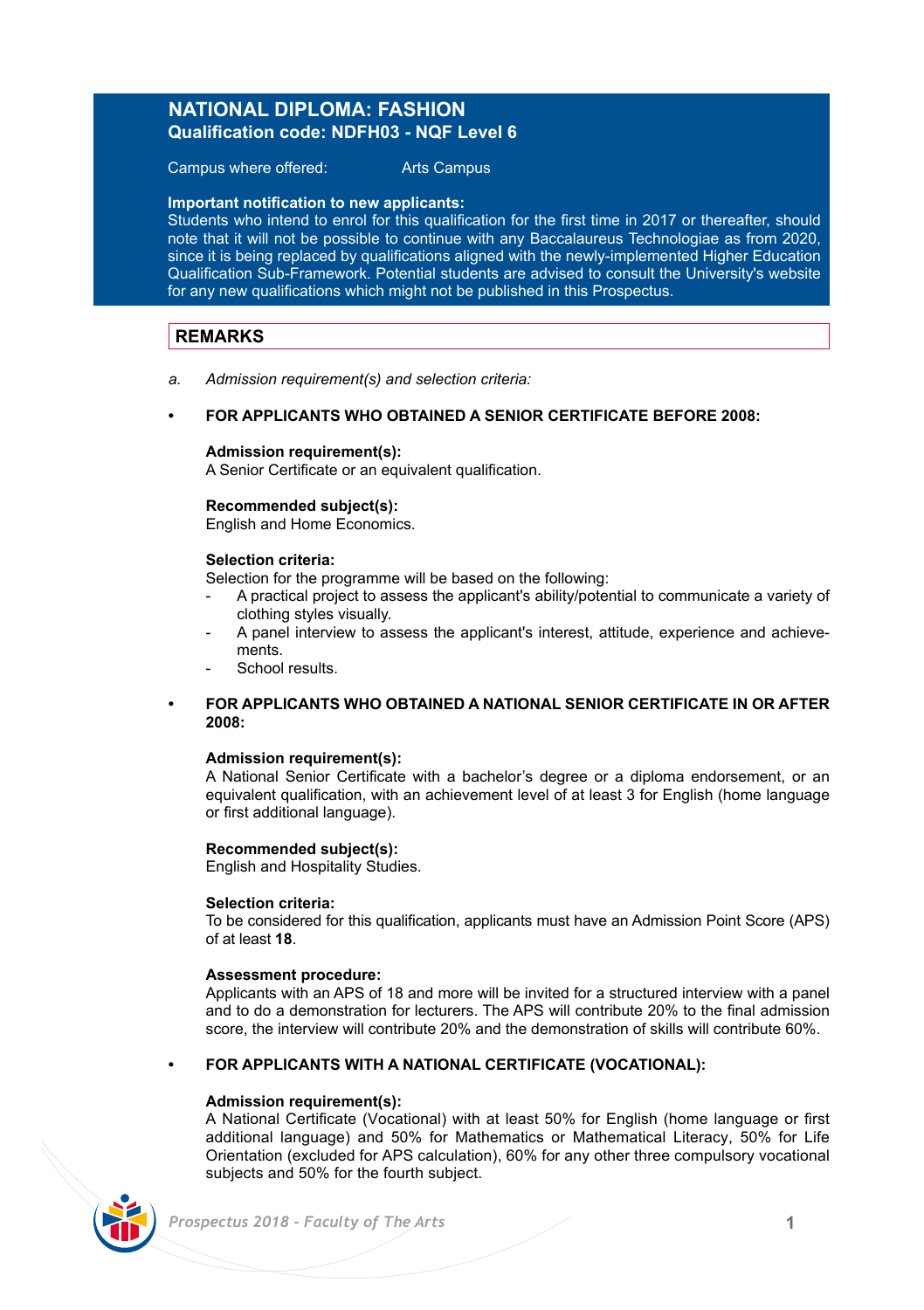### **Selection criteria:**

To be considered for this qualification, applicants must have an Admission Point Score (APS) of at least **27**.

- *b. Minimum duration:* Three years.
- *c. Presentation:* Day classes.
- *d. Intake for the qualification:* January only.
- *e. Exclusion and readmission:* See Chapter 2 of Students' Rules and Regulations.
- *f. Recognition of Prior Learning (RPL), equivalence and status:* See Chapter 30 of Students' Rules and Regulations.
- *g. Subject credits:* Subject credits are shown in brackets after each subject.

# **CURRICULUM**

# **SUBJECTS PRINTED IN BOLD ARE NOT FOR REGISTRATION PURPOSES.**

## **FIRST YEAR**

| <b>CODE</b>    | <b>SUBJECT</b>                                                               | <b>CREDIT</b> | <b>PREREQUISITE SUBJECT(S)</b> |
|----------------|------------------------------------------------------------------------------|---------------|--------------------------------|
| ALT100T        | <b>Applied Clothing Technology I</b>                                         |               |                                |
| ALT10PT        | Applied Clothing Technology: Clothing<br>Factory Management and Technology I | (0, 125)      |                                |
| ALT10QT        | Applied Clothing Technology: Garment<br>Technoloav I                         | (0, 125)      |                                |
| ALT10RT        | Applied Clothing Technology: Pattern<br>Technology I                         | (0, 125)      |                                |
| ALT10ST        | Applied Clothing Technology: Textiles I                                      | (0, 125)      |                                |
| <b>BNS100B</b> | <b>Business Studies I</b>                                                    | (0.100)       |                                |
| <b>DGS100B</b> | <b>Design Studies I</b>                                                      |               |                                |
| DGS10PB        | Design Studies: Creative Design I                                            | (0, 150)      |                                |
| DGS10OB        | Design Studies: Drawing and Illustration I                                   | (0, 150)      |                                |
| <b>TCL100T</b> | Theory of Clothing I                                                         | (0, 100)      |                                |

TOTAL CREDITS FOR THE FIRST YEAR: **1,000**

| -----------               |                                                                                                                        |               |                                                                                 |  |  |  |
|---------------------------|------------------------------------------------------------------------------------------------------------------------|---------------|---------------------------------------------------------------------------------|--|--|--|
| <b>CODE</b>               | <b>SUBJECT</b>                                                                                                         | <b>CREDIT</b> | <b>PREREQUISITE SUBJECT(S)</b>                                                  |  |  |  |
| <b>ALT200T</b><br>ALT20PT | <b>Applied Clothing Technology II</b><br>Applied Clothing Technology: Clothing<br>Factory Management and Technology II | (0, 166)      | Applied Clothing Technology:<br>Clothing Factory Management and<br>Technology I |  |  |  |
| ALT20OT                   | Applied Clothing Technology: Garment<br>Technology II                                                                  | (0.167)       | Applied Clothing Technology:<br>Garment Technology I                            |  |  |  |
| ALT20RT                   | Applied Clothing Technology: Pattern<br>Technology II                                                                  | (0, 167)      | Applied Clothing Technology:<br>Pattern Technology I                            |  |  |  |

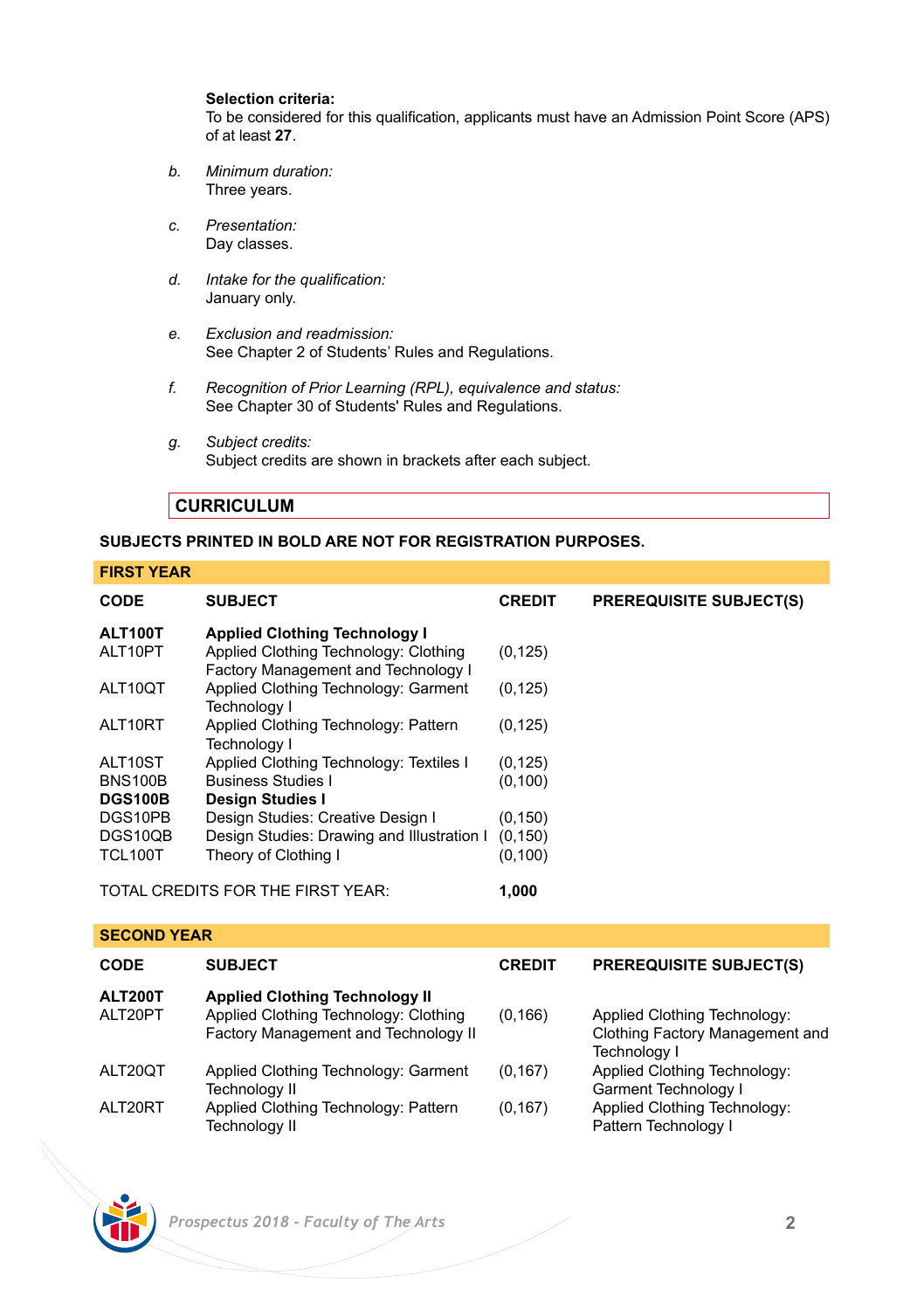| <b>BNS200T</b><br>BNS20QT<br><b>DGS200T</b> | <b>Business Studies II</b><br>Business Studies: Finance and<br>Administration II<br><b>Desian Studies II</b>             | (0,050)       | <b>Business Studies I</b>                                                                 |  |  |  |
|---------------------------------------------|--------------------------------------------------------------------------------------------------------------------------|---------------|-------------------------------------------------------------------------------------------|--|--|--|
| DGS20PT<br>DGS20QT                          | Design Studies: Creative Design II<br>Design Studies: Drawing and Illustration II (0.150)                                | (0, 150)      | Design Studies: Creative Design I<br>Design Studies: Drawing and<br><b>Illustration I</b> |  |  |  |
| TCL200T                                     | Theory of Clothing II                                                                                                    | (0, 100)      | Theory of Clothing I                                                                      |  |  |  |
| <b>FIRST SEMESTER</b>                       |                                                                                                                          |               |                                                                                           |  |  |  |
| <b>BNS200T</b><br>BNS20XT                   | <b>Business Studies II</b><br>Business Studies: Computer Studies IIA                                                     | (0,025)       | <b>Business Studies I</b>                                                                 |  |  |  |
| <b>SECOND SEMESTER</b>                      |                                                                                                                          |               |                                                                                           |  |  |  |
| <b>BNS200T</b><br>BNS20YT                   | <b>Business Studies II</b><br><b>Business Studies: Computer Studies IIB</b>                                              | (0,025)       | <b>Business Studies I</b>                                                                 |  |  |  |
|                                             | TOTAL CREDITS FOR THE SECOND YEAR:                                                                                       | 1,000         |                                                                                           |  |  |  |
| <b>THIRD YEAR</b>                           |                                                                                                                          |               |                                                                                           |  |  |  |
| <b>CODE</b>                                 | <b>SUBJECT</b>                                                                                                           | <b>CREDIT</b> | <b>PREREQUISITE SUBJECT(S)</b>                                                            |  |  |  |
| <b>ALT300T</b><br>ALT30PT                   | <b>Applied Clothing Technology III</b><br>Applied Clothing Technology: Clothing<br>Factory Management and Technology III | (0, 166)      | Applied Clothing Technology:<br>Clothing Factory Management and<br><b>Technology II</b>   |  |  |  |
| ALT30QT                                     | Applied Clothing Technology: Garment<br><b>Technology III</b>                                                            | (0, 167)      | Applied Clothing Technology:<br><b>Garment Technology II</b>                              |  |  |  |
| ALT30RT                                     | Applied Clothing Technology: Pattern<br><b>Technology III</b>                                                            | (0, 167)      | Applied Clothing Technology:<br>Pattern Technology II                                     |  |  |  |
| <b>BNS300T</b><br><b>DGS300T</b>            | <b>Business Studies III</b><br><b>Design Studies III</b>                                                                 | (0, 100)      | <b>Business Studies II</b>                                                                |  |  |  |
| DGS30PT                                     | Design Studies: Creative Design III                                                                                      | (0, 150)      | Design Studies: Creative Design II                                                        |  |  |  |
| DGS30QT                                     | Design Studies: Drawing and<br><b>Illustration III</b>                                                                   | (0, 150)      | Design Studies: Drawing and<br><b>Illustration II</b>                                     |  |  |  |
| TCL300T                                     | Theory of Clothing III                                                                                                   | (0, 100)      | Theory of Clothing II                                                                     |  |  |  |

TOTAL CREDITS FOR THE QUALIFICATION: **3,000**

# **SUBJECT INFORMATION (OVERVIEW OF SYLLABUS)**

TOTAL CREDITS FOR THE THIRD YEAR: **1,000**

The syllabus content is subject to change to accommodate industry changes. Please note that a more detailed syllabus is available at the department or in the study guide that is applicable to a particular subject. On 01 September 2017, the syllabus content was defined as follows:

# **A**

### **APPLIED CLOTHING TECHNOLOGY: CLOTHING FACTORY MANAGEMENT 1 X 3-HOUR PAPER AND TECHNOLOGY I (ALT10PT)**

# *(Subject custodian: Department of Fashion Design and Technology)*

A study and understanding of garment manufacturing processes and clothing factory equipment. Different types of machines, their uses and maintenance. The basic principles underlying organisation in the clothing industry. (Total tuition time: ± 38 hours)

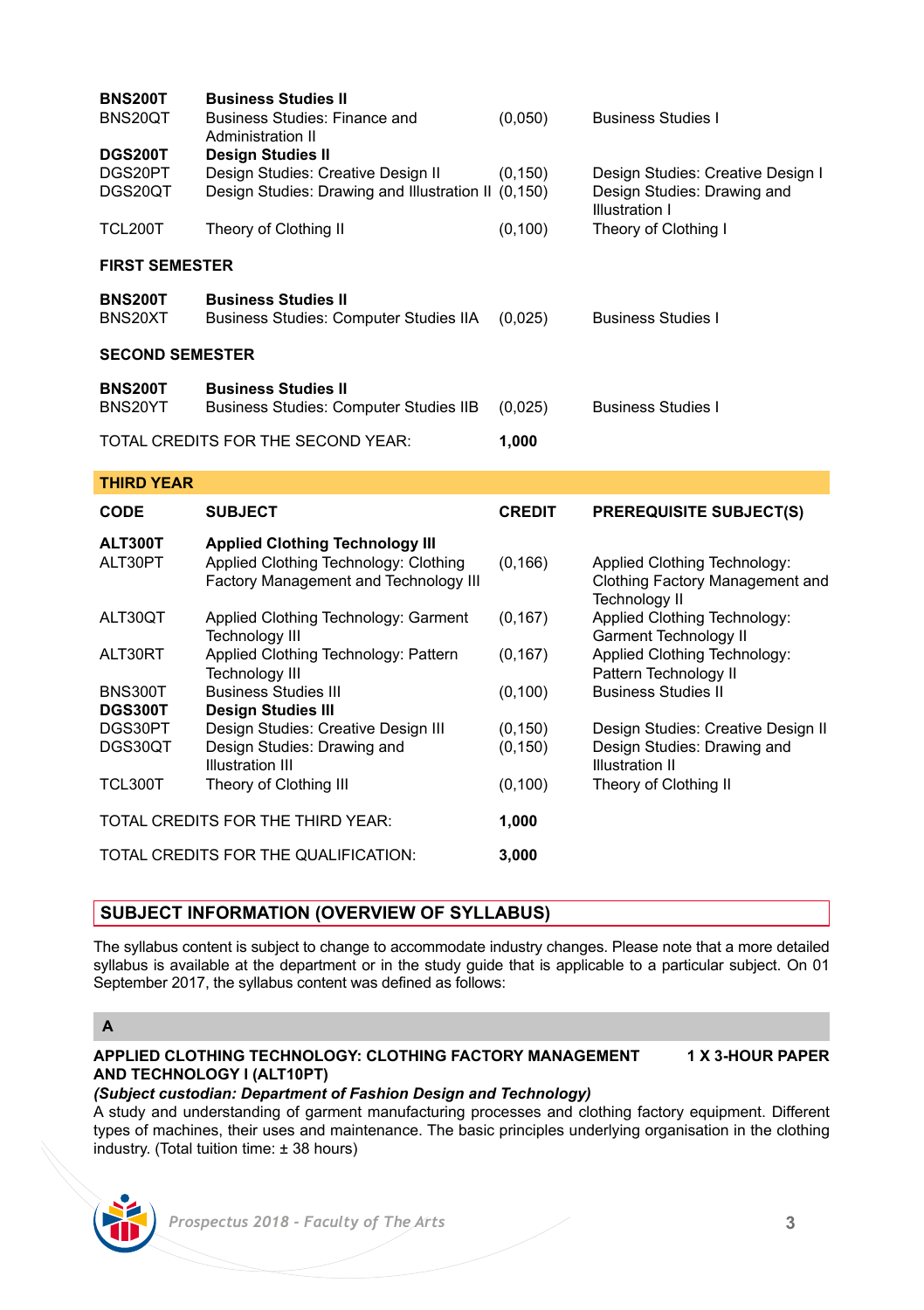### **APPLIED CLOTHING TECHNOLOGY: CLOTHING FACTORY MANAGEMENT 1 X 3-HOUR PAPER AND TECHNOLOGY II (ALT20PT)**

### *(Subject custodian: Department of Fashion Design and Technology)*

An introduction to the clothing industry's supply and manufacturing pipeline, including suppliers of raw material, cutting and production room and the concept of quality in production. (Total tuition time: ± 38 hours)

### **APPLIED CLOTHING TECHNOLOGY: CLOTHING FACTORY MANAGEMENT 1 X 3-HOUR PAPER AND TECHNOLOGY III (ALT30PT)**

*(Subject custodian: Department of Fashion Design and Technology)*

An in-depth study of the design room and apparel merchandising. (Total tuition time: ± 57 hours)

### **APPLIED CLOTHING TECHNOLOGY: GARMENT PRACTICAL EVALUATION TECHNOLOGY I (ALT10QT)**

## *(Subject custodian: Department of Fashion Design and Technology)*

Students are equipped with thorough knowledge of the processes used in the construction of clothing. An introduction to the choice of fabrics, trimmings and the layout of fabric. Making up of men's, women's and children's garments, including cutting, pressing, fusing and production methods. (Total tuition time: ± 190 hours)

### **APPLIED CLOTHING TECHNOLOGY: GARMENT PRACTICAL EVALUATION TECHNOLOGY II (ALT20QT)**

# *(Subject custodian: Department of Fashion Design and Technology)*

Students are equipped with thorough knowledge of the processes used in the construction of clothing, including special-purpose machines and difficult fabrics. Making up of men's and women's garments, including cutting, pressing, fusing, production methods and costing. (Total tuition time: ± 190 hours)

# **APPLIED CLOTHING TECHNOLOGY: GARMENT PRACTICAL EVALUATION TECHNOLOGY III (ALT30QT)**

*(Subject custodian: Department of Fashion Design and Technology)* Students are equipped with thorough knowledge of the processes used in tailoring and advanced clothing

construction. (Total tuition time: ± 190 hours)

# **APPLIED CLOTHING TECHNOLOGY: PATTERN PRACTICAL EVALUATION TECHNOLOGY I (ALT10RT)**

*(Subject custodian: Department of Fashion Design and Technology)* Construction of basic men's, women's and children's blocks, style adaptations required for making garment patterns and creating master patterns. (Total tuition time: ± 190 hours)

# **APPLIED CLOTHING TECHNOLOGY: PATTERN PRACTICAL ASSESSMENT TECHNOLOGY II (ALT20RT)**

### *(Subject custodian: Department of Fashion Design and Technology)*

Style analysis and modification of patterns for woven and knit fabrics. A study of manual and computer grading techniques. (Total tuition time: ± 228 hours)

## **APPLIED CLOTHING TECHNOLOGY: PATTERN PRACTICAL EVALUATION TECHNOLOGY III (ALT30RT)**

*(Subject custodian: Department of Fashion Design and Technology)* Style analysis and modification of patterns for tailored garments. Pattern manipulation for intricate styling, covering all age groups. Continuation of manual and computer grading techniques. (Total tuition time: ± 228 hours)

# **APPLIED CLOTHING TECHNOLOGY: TEXTILES I (ALT10ST) PRACTICAL EVALUATION**

# *(Subject custodian: Department of Fashion Design and Technology)*

A study of raw materials and methods used in the manufacturing of fabrics and their qualities and uses. A study of fibres, yarns, fabrics and finishes. (Total tuition time: + 114 hours)

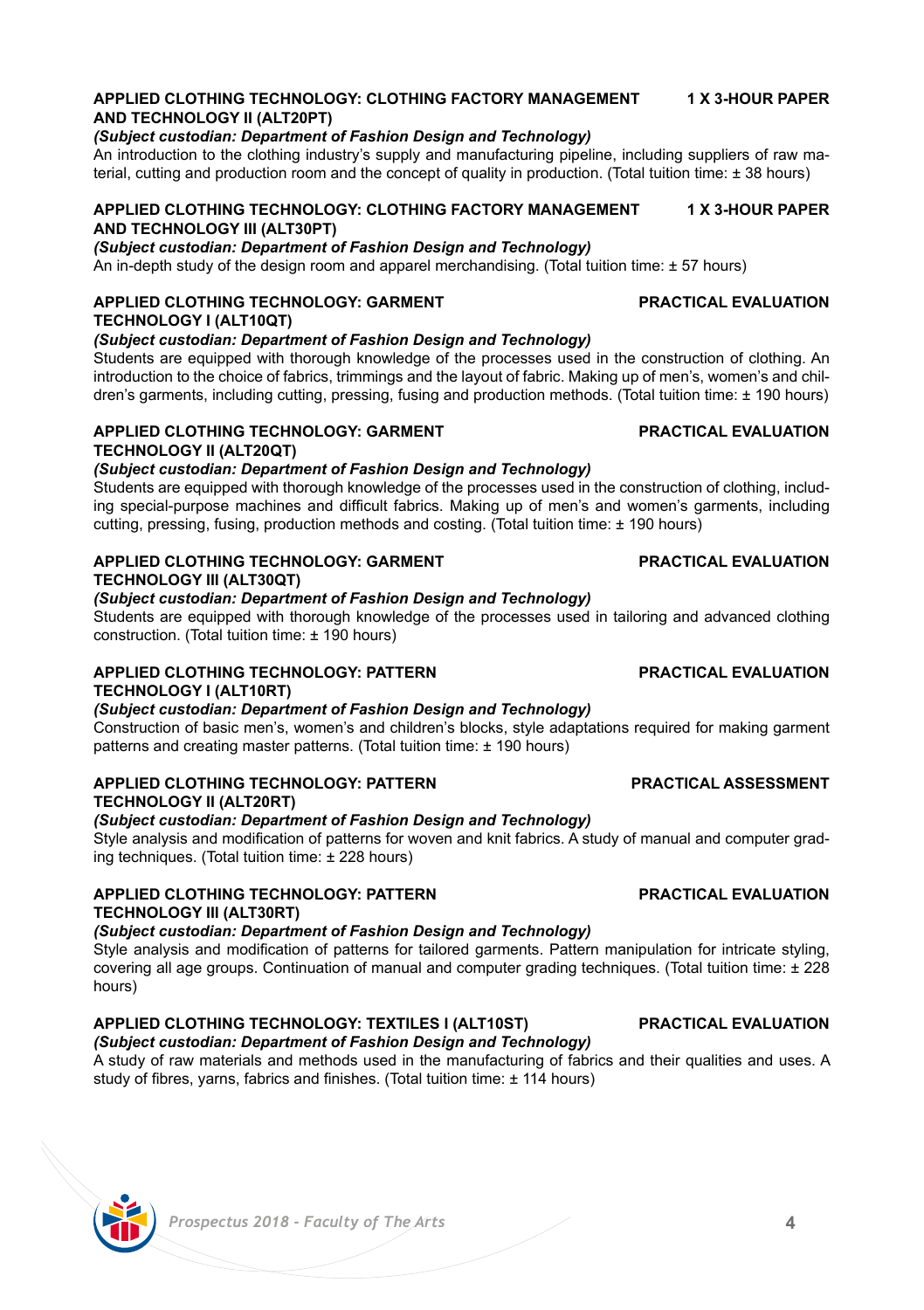### *Prospectus 2018 - Faculty of The Arts* **5**

# **BUSINESS STUDIES I (BNS100B) PRACTICAL EVALUATION**

**B**

### *(Subject custodian: Department of Fashion Design and Technology)*

Theoretical studies relevant to business management in the clothing industry, including communication and human resource management. (Total tuition time: ± 76 hours)

# **BUSINESS STUDIES III (BNS300T) PRACTICAL EVALUATION**

*(Subject custodian: Department of Marketing, Logistics and Sport Management)*

Theoretical studies relevant to business management and marketing in the clothing industry. (Total tuition time: ± 38 hours)

### **BUSINESS STUDIES: COMPUTER STUDIES IIA (BNS20XT) CONTINUOUS ASSESSMENT** *(Subject custodian: Department of Fashion Design and Technology)*

Students have to acquire theory, practical skills and knowledge. Theoretical knowledge offered is on personal computer basics, managing computer contents, display devices, internet privacy and security, connectors and adapters, network basics, multimedia devices, processors and memory, data storage devices, network security overview and safety. Practical skills to be obtained are operating system XP and application software, Microsoft Office Suite 2007, which includes Microsoft Word, Microsoft Excel and MS PowerPoint. (Total tuition time: ± 38 hours)

### **BUSINESS STUDIES: COMPUTER STUDIES IIB (BNS20YT) CONTINUOUS ASSESSMENT** *(Subject custodian: Department of Fashion Design and Technology)*

Students have to acquire skills as end users in MS Office applications as well as theoretical knowledge due to the IT-orientated society of today. (Total tuition time:  $\pm$  38 hours).

### **BUSINESS STUDIES: FINANCE AND ADMINISTRATION II (BNS20QT) PRACTICAL EVALUATION** *(Subject custodian: Department of Fashion Design and Technology)*

An insight into business management and administration which will equip students with the skills to apply cost accounting, control concepts and practices in the clothing industry. (Total tuition time: ± 76 hours)

# **D**

# **DESIGN STUDIES: CREATIVE DESIGN I (DGS10PB) PRACTICAL EVALUATION**

*(Subject custodian: Department of Fashion Design and Technology)* A study of the basic principles of creative clothing design. An introduction to the clothing retail structures and their relation to design and manufacture. Developing and understanding style. Designing and developing coherent clothing ranges for various markets. Technical drawings for children's, women's and men's wear. (Total tuition time: ± 266 hours)

# **DESIGN STUDIES: CREATIVE DESIGN II (DGS20PT) PRACTICAL EVALUATION**

# *(Subject custodian: Department of Fashion Design and Technology)*

A study of the principles of creative clothing design. Clothing retail structures and their relation to design and manufacture. Developing and understanding style. Designing and developing coherent clothing ranges for various markets. Technical drawings for children's, women's and men's wear. (Total tuition time: ± 226 hours)

# **DESIGN STUDIES: CREATIVE DESIGN III (DGS30PT) PRACTICAL EVALUATION**

# *(Subject custodian: Department of Fashion Design and Technology)*

Design specialisation and developing individual design projects. Design portfolio and experiential training at an approved clothing-related design studio or manufacturer. (Total tuition time: ± 228 hours)

# **DESIGN STUDIES: DRAWING AND ILLUSTRATION I (DGS10QB) PRACTICAL EVALUATION**

# *(Subject custodian: Department of Fashion Design and Technology)*

Developing drawing skills with the emphasis on accurate observation and understanding of the human body regarding proportional and anatomical structure in relation to fabrics and garments. A study of composition and layout, chromatic and textural combinations, the competent handling of various media and techniques. Creating fashion presentation boards that attract, inform and sell an idea or garment. (Total tuition time: ± 152 hours)